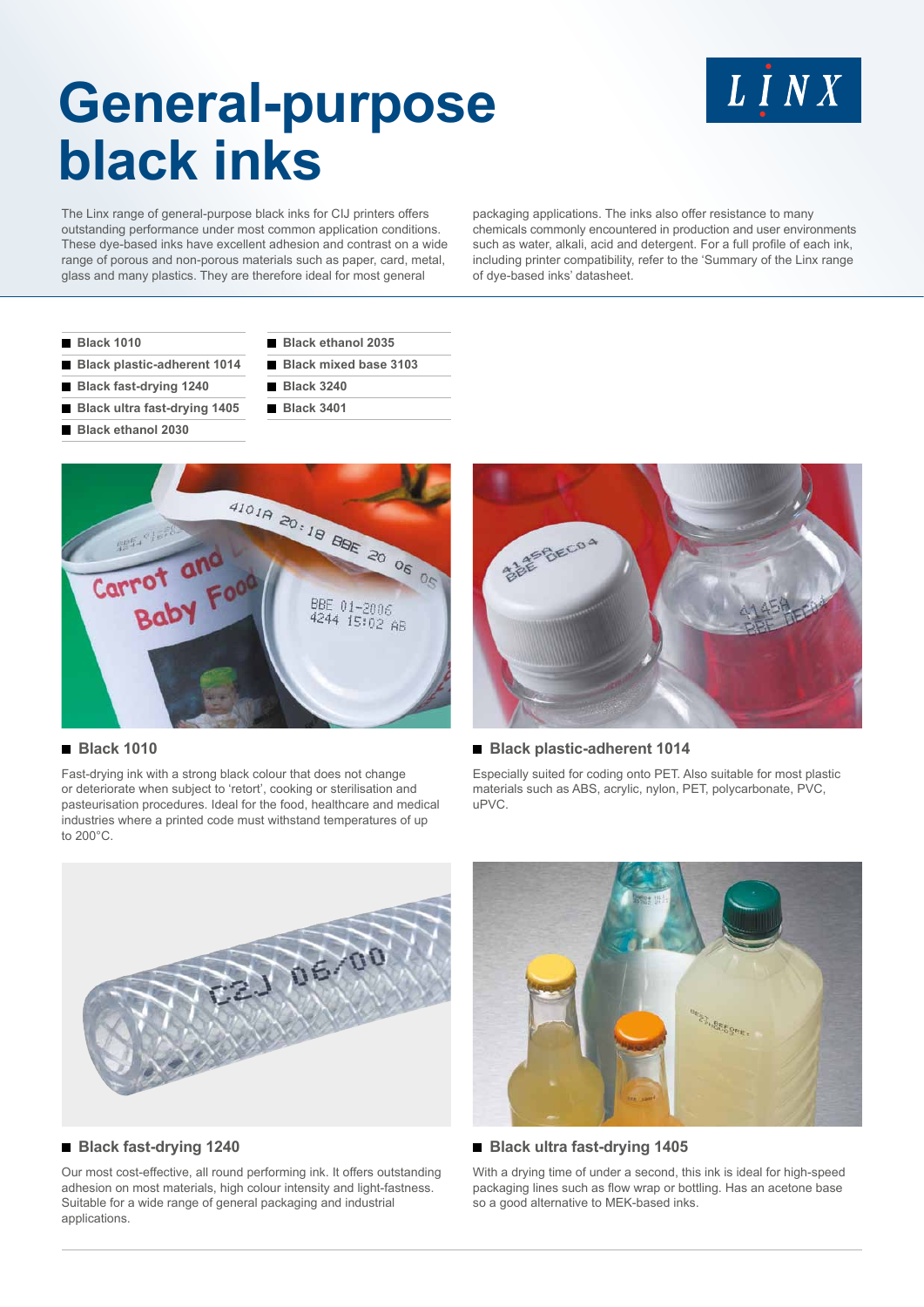### **General-purpose black inks**

#### **Ordering options for Linx inks and solvents**

**Standard 5 litre packs**  (10 x 0.5 litre bottles/cartridges of either ink or solvent) for customers requiring at least 5 litres of ink per year.

1 litre packs) for customers requiring the flexibility to subdivide a 5 litre box.

**1L packs** 

(2 x 0.5 litre bottles/cartridges of ink) for

customers using less than 2 litres of ink per year.

#### **EasiPacks**

(10 x 0.5 litre bottles/cartridges of ink in

 $(4 \times 0.5)$  litre bottles of ink and  $6 \times 0.5$  litre

### **Combipacks\***

bottles of matching solvent) for customers requiring less than 5 litres of ink per year.

\*Not available for the 8900 Series of printers



#### **Ink and solvent storage and use**

Storage: Between +15°C and +25°C Operating temperature: Between +5°C and +45°C

#### **Ink overviews**

For advice on individual applications, please consult Linx or your local Linx Distributor.

#### **Quality assurance**

It is always recommended that only Linx continuous ink jet inks and solvents are used in Linx printers, as substitutes can affect printer performance or cause printer failure.

Linx inks and solvents are formulated specifically for use in Linx printers to ensure performance and reliability.

They are manufactured to certified and verifiable ISO 9001 quality procedures.

All raw materials are screened and audited to comply with new legislation to ensure a continuously safe and legal supply.

#### **Ink handling guidelines**

Linx takes great care to ensure that none of their CIJ inks and solvents are classified as 'Toxic to Health' or 'Environmentally Damaging'.

Details of safety precautions for handling these fluids can be found on the relevant Safety Data Sheets.

#### **Ordering pack options**

| <b>INK FEATURES</b>                    | <b>INK / SOLVENT</b>        | <b>DRYING TIME</b> | <b>RECOMMENDED</b>  | <b>ORDERING PACK OPTIONS</b> |            |                  |                   |  |
|----------------------------------------|-----------------------------|--------------------|---------------------|------------------------------|------------|------------------|-------------------|--|
|                                        | <b>BASE</b>                 |                    | <b>LINX SOLVENT</b> | 5 Litre                      | 1 Litre    | <b>EasiPacks</b> | <b>Combipacks</b> |  |
| <b>Black 1010</b>                      | <b>MEK</b>                  | 1-2 seconds        | 1505                | <b>Yes</b>                   | <b>Yes</b> | <b>Yes</b>       | <b>Yes</b>        |  |
| <b>Black plastic-adherent</b><br>1014  | <b>MEK</b>                  | 1-2 seconds        | 1505                | <b>Yes</b>                   | <b>Yes</b> | <b>Yes</b>       | Yes               |  |
| <b>Black fast-drying 1240</b>          | <b>MEK</b>                  | 1-2 seconds        | 1512                | <b>Yes</b>                   | <b>Yes</b> | Yes              | <b>Yes</b>        |  |
| <b>Black ultra fast-drying</b><br>1405 | Acetone                     | $0.5-1$ seconds    | 1705                | <b>Yes</b>                   | <b>Yes</b> |                  | Yes               |  |
| <b>Black ethanol 2030</b>              | Ethanol                     | 3-5 seconds        | 2500                | <b>Yes</b>                   | <b>Yes</b> |                  | Yes               |  |
| <b>Black ethanol 2035</b>              | Ethanol                     | 3-5 seconds        | 2500                | <b>Yes</b>                   | <b>Yes</b> |                  | <b>Yes</b>        |  |
| <b>Black mixed base 3103</b>           | Ethanol / Acetone           | 1-3 seconds        | 3501                | <b>Yes</b>                   | Yes        | <b>Yes</b>       | <b>Yes</b>        |  |
| <b>Black 3240</b>                      | Diethyl keton /<br>Acetone  | 2-4 seconds        | 3710                | <b>Yes</b>                   | <b>Yes</b> |                  | <b>Yes</b>        |  |
| <b>Black 3401</b>                      | Methyl acetate /<br>Ethanol | 1-3 seconds        | 3905                | <b>Yes</b>                   | <b>Yes</b> | <b>Yes</b>       | <b>Yes</b>        |  |

| <b>Black 1010</b>             | Black               |
|-------------------------------|---------------------|
| Black plastic-adherent 1014   | $B$ Black           |
| <b>Black fast-drying 1240</b> | <b>Black</b><br>a s |
| Black ultra fast-drying 1405  | Black               |
| Black ethanol 2030            |                     |

#### **Black ethanol 2030**

Low in odour and MEK and ketone-free. Suitable for 'closed' environments including food and pharmaceutical industries.



#### **Black mixed base 3103**

Fast-drying ink that does not contain MEK. Has a low odour and ahderes to a wide range of substrates including paper, card, plastic and flow wrap.



| Black ethanol 2035           |
|------------------------------|
| <b>Black mixed base 3103</b> |
| <b>Black 3240</b>            |
| $B$ lack 3401                |
|                              |



#### **Black ethanol 2035**

Low in odour and MEK and ketone-free. Suitable for 'closed' environments including food and pharmaceutical industries.



#### **Black 3240**

MEK-free ink with execllent performance on a wide range of substrates including plastics and glass.



#### **Black 3401**

Fast-drying, MEK and Acetone-free ink. Suitable for ketone-free sites and INCB regulated countries. Adheres well to a wide range of substrates including aluminium foil.